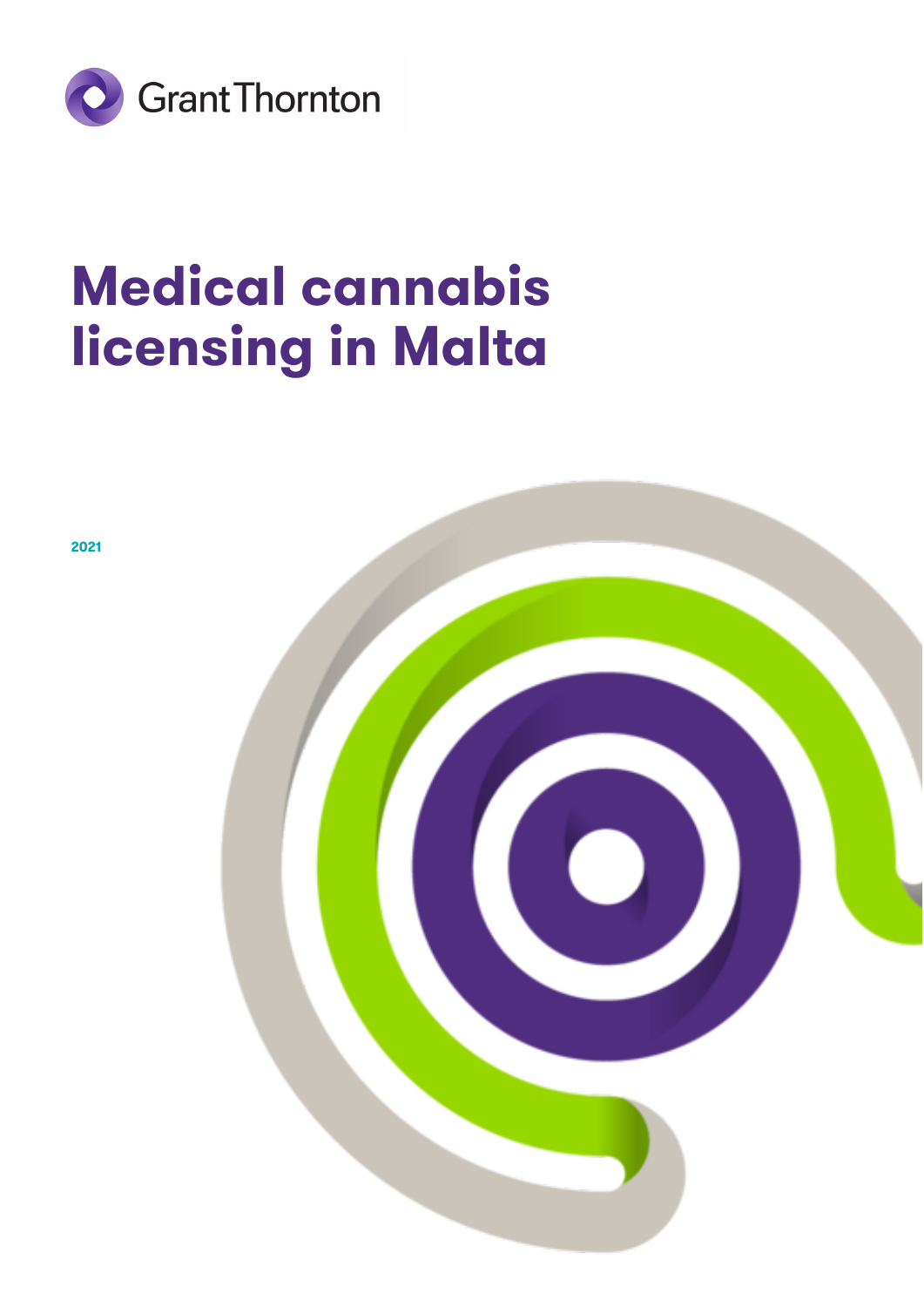## **Medical cannabis licensing in Malta**

A study published in 2018 by market intelligence and strategic consultancy firm Prohibition Partners, has forecasted that the European cannabis market will be valued €115.7 billion by 2028.

According to the same study, while patient numbers are currently below 100,000 across the region, their number is set to grow to over 30 million in the next decade. In 2018 Malta introduced a bill to legalize the use of medical marijuana and attract companies willing to produce high-grade medical cannabis for the European market.

Thanks to the expertise of its regulatory team, Grant Thornton can assist entities throughout the process necessary to be recognized as licensed operators in the medical cannabis field in Malta.

The process is broken down into two phases.

### Phase one

Following the completion of Grant Thornton's on-boarding process, an application with Malta Enterprise is submitted, and an introductory meeting is set up to introduce the promoters and the project to Malta Enterprise officials.

Should the outcome be satisfactory, the application is compiled and submitted to Malta Enterprise. The said application is primarily comprised of a thorough due diligence process and the submission of a business plan together with the relevant application forms.

Following a satisfactory outcome, Malta Enterprise issue a Letter Of Intent (LOI). It is possible to apply with Malta Enterprise as a 'company-in-formation' and effectively incorporate the company further to a successful outcome of the process. However, it is essential to choose the name under which the company will operate from the outset.

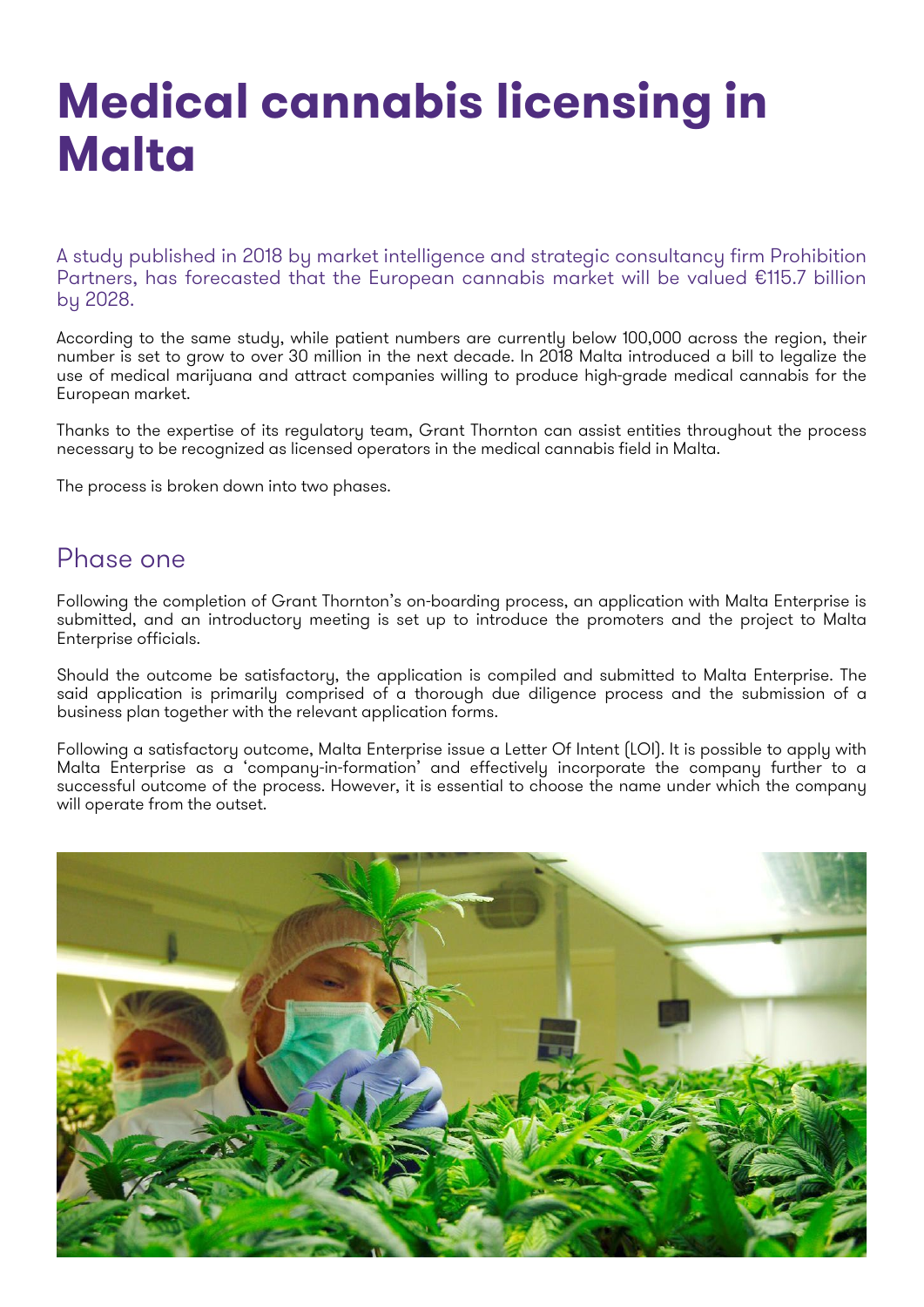## Phase two

Following the receipt of a LOI from Malta Enterprise, the promoters are required to apply for an authorisation with the Medicines Authority. There are several technical requirements which need to be satisfied, such as the following:

- License holder name indication;
- Appointment of a qualified person who needs to be a pharmacist registered with the Maltese Pharmacy Council and is resident in Malta;
- Evidence of the site (this would tupically be the space granted by Malta Enterprise on the LOI);
- Import and export permits, where required (separate processes with customs authorities);
- Details on destruction and waste management;
- Awareness of police report filings in case of loss/theft;
- Compliance with all local laws including occupational health and safety, employment, environmental, sanitary and waste management, electrical safety, tax, and anti-money laundering legislation;
- Security measures and monitoring of the site;
- Where relevant (manufacturing), the site Is required to be EU-GMP compliant;
- Further rules on cultivation (however, it should be noted that from experience on this kind of applications, the opportunity for cultivation is limited, mainly only for research and development purposes where it does not make up the main activity of the licensed activity).

Promoters will also have to pass a thorough due diligence procedure by the Medicines Authority. A due diligence report in line with the rules established for this purpose needs to be submitted to the Medicines Authority.



## Our role as your consultants

As your consultants for the whole process, part of our engagement will relate to the collation of all due diligence documents and carrying out of the necessary checks to compile a report which can then be presented to the respective authorities. It should be noted that the Medicines Authority may request further screening.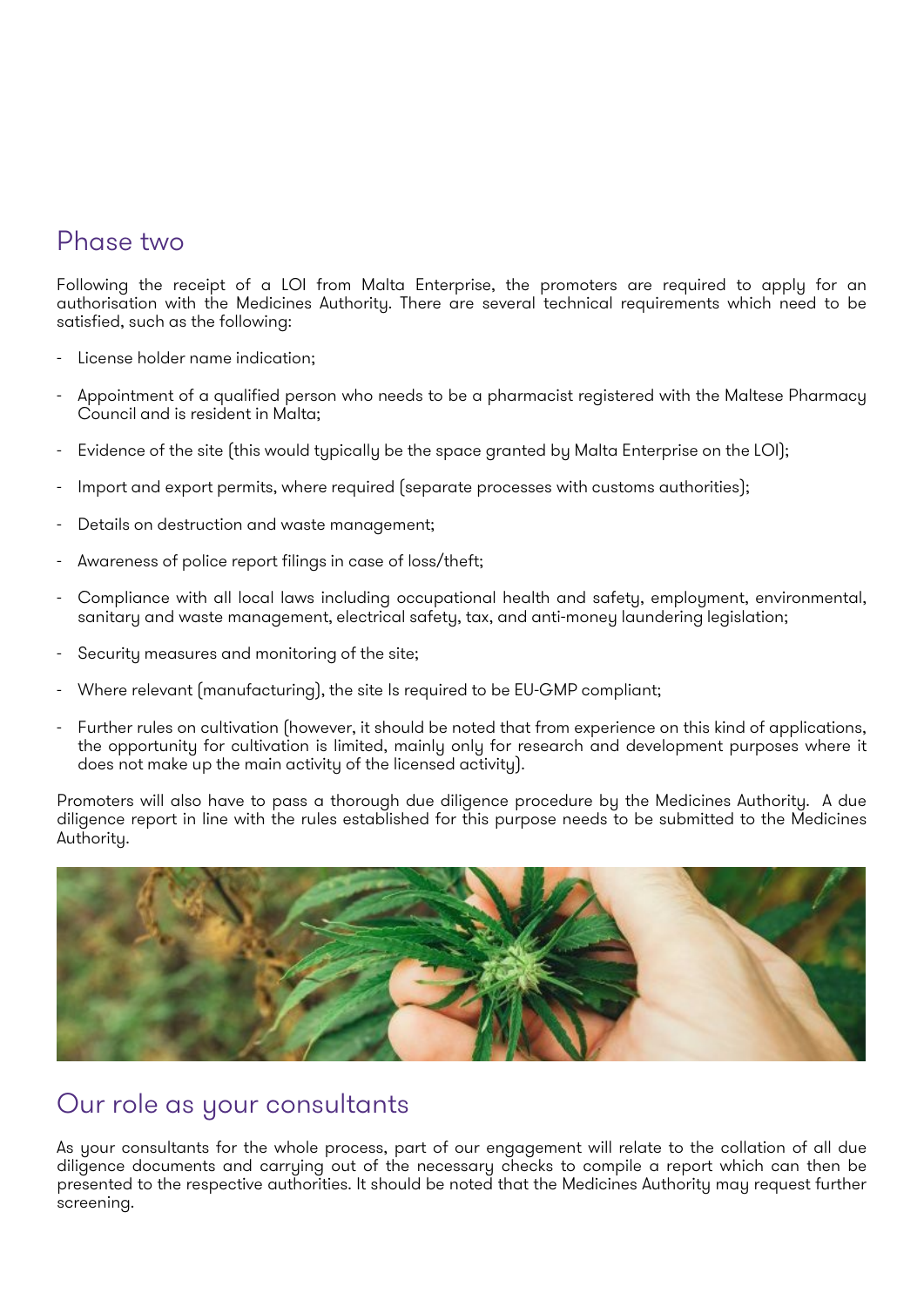

#### We discover what is important to you and make it important to us

Our culture is built on a genuine interest in our clients – their challenges, growth ambitions and wider commercial context. You get the attention you deserve from approachable, senior professionals who ask the right questions, listen and provide real insight and a clear point of view.

#### The bottom line

- A relationship-led approach with more time and attention from partners and senior advisers
- A deeper understanding of your business for more meaningful advice and recommendations.

#### Agile and responsive service

Our size and structure creates advantages for you. We adopt a flatter structure, with shorter decision making chains, empowered teams and no complex chain of command. We have all the necessary processes and controls in a streamlined, efficient and responsive environment.

#### The bottom line

- A faster response when you need quick answers and clarity
- Anticipating the answers you will need before you ask.

**Our distinctive client** experience sets us apart

#### Pragmatic solutions to help you improve and grow

Our teams bring ideas to the table, going beyond the technical issues to recommend ways to make your business better. We balance a desire to do what's best for you in the future with an experienced sense of what is going to help you now.

#### The bottom line

- Helping you think ahead and think more broadly
- Proactively identifying opportunities for improvement and growth

#### Collaborative teams with a different mindset

Our people are open, accessible and easy to work with. We work through the issues alongside you and challenge your ideas where necessary, whilst keeping an independent perspective. Our collaborative style also enables us to assemble teams across service lines, industries and geographies to tailor our capabilities to your requirements.

#### The bottom line

- Teams and solutions built around your needs not our structures
- A better working relationship with you and your team